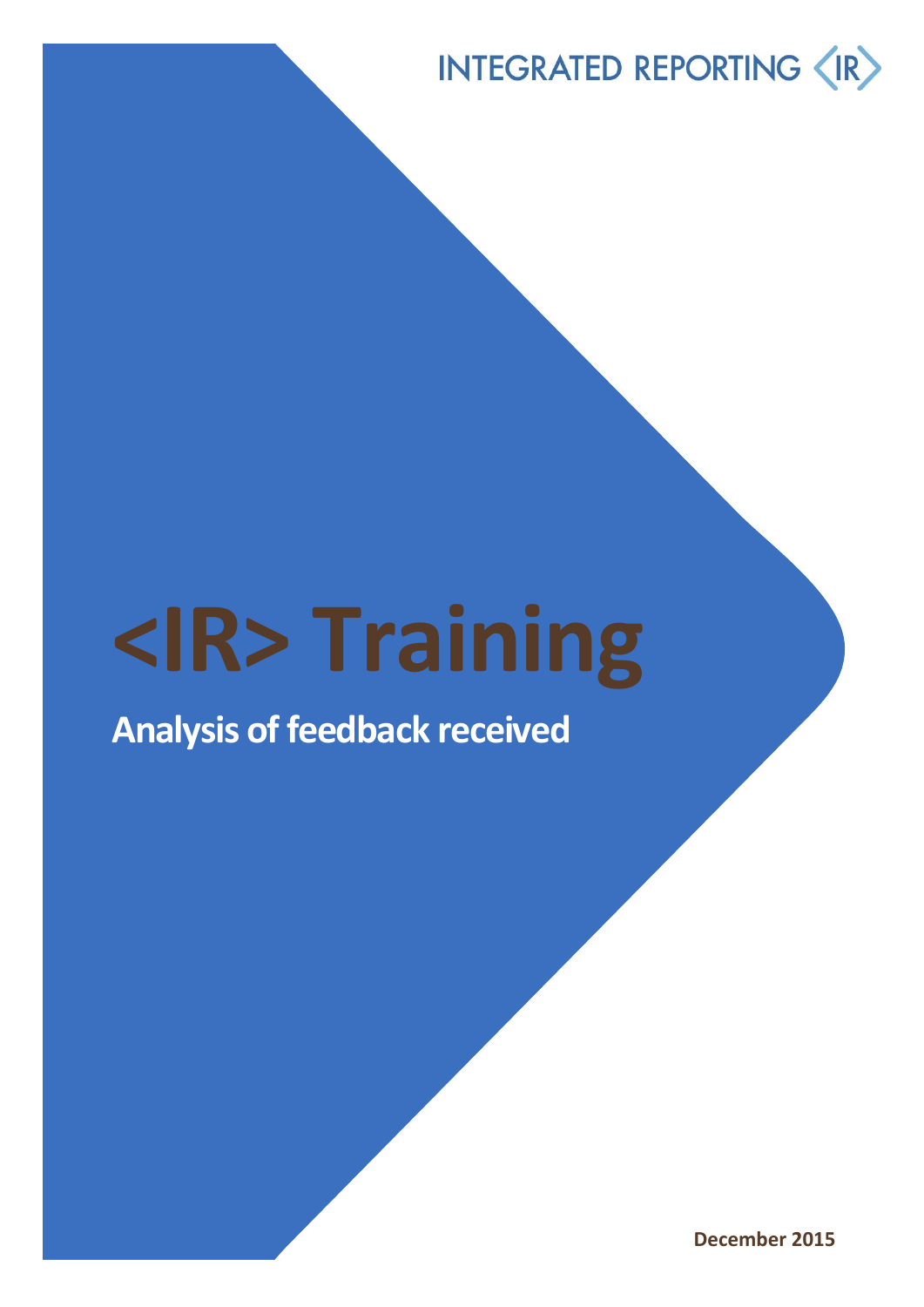# **Introduction and overview.**

This paper provides a summary of the feedback received in response to the call made by the IIRC on the draft <IR> Competence Matrix. The analysis of this feedback provided the basis for the further development of the matrix, following input from the <IR> Training advisory group. The paper also includes the decisions reached through analysis and discussion which were used as the basis for finalizing the <IR> Competence Matrix.

During the feedback stage of our global project, we received 67 formal responses from 28 countries via the survey tool. We also received a number of comments sent by email including summaries of roundtable discussions held specifically on the <IR> Competence Matrix. The feedback period lasted from the launch of the draft matrix in July until 16 September 2015, although we accepted some responses after this date to ensure we obtained as wide an input as possible.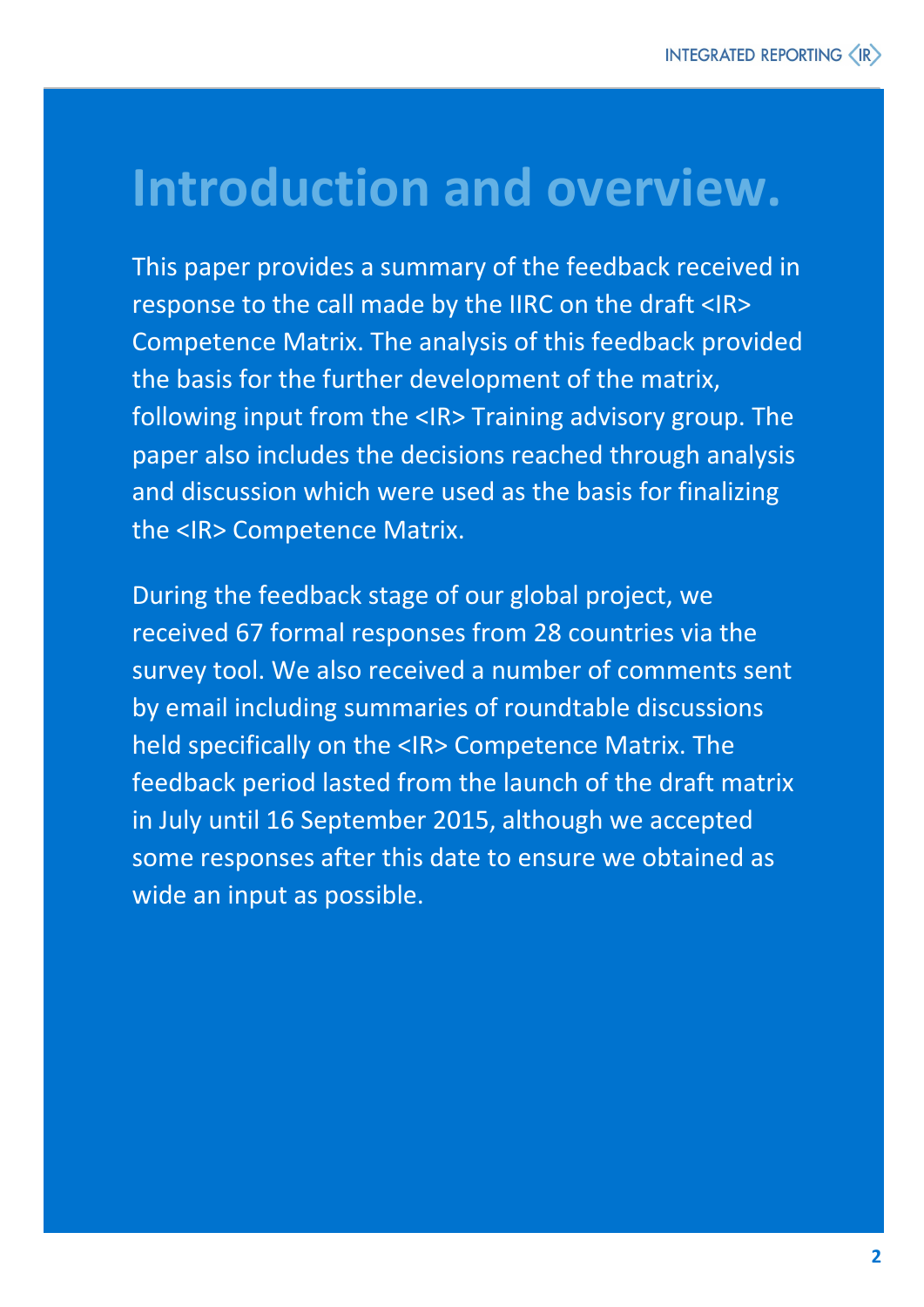| <b>Country</b> | Online | <b>Mail</b> | <b>Grand Total</b> |
|----------------|--------|-------------|--------------------|
| Australia      | 7      | 2           | 9                  |
| <b>Brazil</b>  | 1      |             | 1                  |
| <b>Brunei</b>  | 1      |             | 1                  |
| Canada         | 1      |             | 1                  |
| Germany        |        | 1           | 1                  |
| Hong Kong      | 1      | 1           | 2                  |
| India          | 10     |             | 10                 |
| Ireland        | 1      |             | $\mathbf{1}$       |
| Israel         | 1      |             | 1                  |
| Italy          | 4      |             | 4                  |
| Japan          |        | 1           | 1                  |
| Kenya          | 1      |             | $\mathbf{1}$       |
| Malaysia       | 3      | 1           | 4                  |
| Netherlands    | 1      |             | 1                  |

#### **Overall feedback - respondents by country and stakeholder type**

| Nigeria                                  | 1            |    | 1            |
|------------------------------------------|--------------|----|--------------|
| Pakistan                                 | 2            |    | 2            |
| Peru                                     | $\mathbf{1}$ |    | 1            |
| Reunion                                  | 1            |    | 1            |
| Romania                                  | 1            |    | 1            |
| Russia                                   | 1            | 1  | 2            |
| Singapore                                | 2            |    | 2            |
| South Africa                             | 4            |    | 4            |
| Sri Lanka                                |              | 1  | 1            |
| Switzerland                              | 1            |    | 1            |
| Turkey                                   | 1            |    | $\mathbf{1}$ |
| <b>United Arab</b><br>Emirates           | 2            |    | 2            |
| UK                                       | 12           | 2  | 14           |
| <b>US</b>                                | 6            | 3  | 9            |
| <b>Total</b><br><b>Feedback</b><br>count | 67           | 13 | 80           |

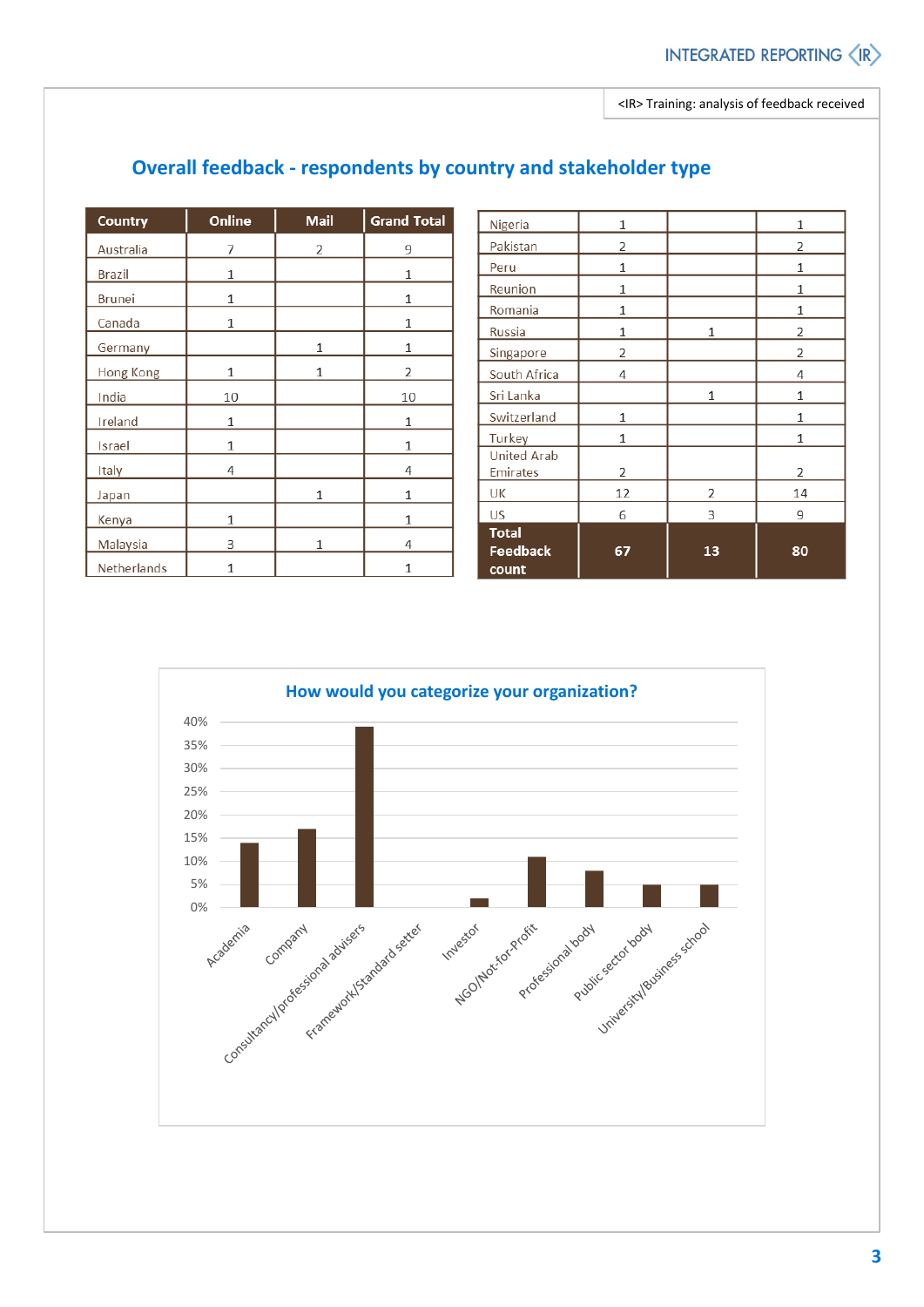#### **Key conclusions and amendments**

The main conclusions from the feedback are set out below. We also publish a summary of the discussions and agreed direction for the matrix following the input of the <IR> Training advisory group.

An overview of the response ratings by question is provided as **Appendix 1**. The list of responding organizations is provided as **Appendix 2.**

Generally, the matrix was well received with 68% of respondents agreeing that overall the <IR> Competence Matrix identified the knowledge, skills and behaviours needed to work within the <IR> environment and 80% agreeing that the matrix uses clear and accessible language. There was also strong support for the four competence areas as set out in the matrix – averaging a 75% positive response.

The survey highlighted a significant need for training among all the groups identified, with Preparers being the highest at 88% having a very or extremely high need for training, and Board and Assurers scoring 68% and 71% respectively. Regulators, university academics and university students came through strongly in the comments as additional groups with training needs.

Thirteen written responses, outside of the online survey tool, were also received from group discussions, organizations and individuals. These written responses were consistent with those submitted through the survey tool (see link above).

| <b>Theme</b>                       | <b>Issue</b>                                                                                                                                                                                            | <b>Discussion and conclusions</b>                                                                                                                                                                                                                                                                                                                   |
|------------------------------------|---------------------------------------------------------------------------------------------------------------------------------------------------------------------------------------------------------|-----------------------------------------------------------------------------------------------------------------------------------------------------------------------------------------------------------------------------------------------------------------------------------------------------------------------------------------------------|
| Tools,<br>models and<br>frameworks | 14 comments requested more detail<br>in the learning outcomes, for<br>example reference to specific tools,<br>models and reporting frameworks.                                                          | This additional detail will be provided in a separate<br>document on guidance for Training Providers and the<br>learning outcomes in the matrix kept more general.<br>This is in keeping with the guiding principles for the<br>matrix of being international and adaptive.                                                                         |
| <b>Behaviours</b>                  | 14 comments noted the absence of<br>behaviours in the framework.                                                                                                                                        | Learning outcomes relating to relevant behaviours<br>around leadership, ethics, integrated thinking, change<br>management and team working have been added to<br>the matrix.                                                                                                                                                                        |
| Corporate<br>reporting             | 13 comments requested more<br>learning outcomes relating to the<br>link between Integrated Reporting,<br>financial reporting and sustainability<br>reporting.                                           | Learning outcomes are included in the matrix to<br>explore the link between <ir> and financial reporting<br/>and sustainability reporting. However, the matrix has<br/>not been expanded to cover competences relating to<br/>the creation of a financial report or a sustainability<br/>report as these are well covered in other programmes.</ir> |
| Strategy                           | Nine comments requested a greater<br>emphasis on the strategy of an<br>organization, particularly on the link<br>between Integrated Reporting and<br>the organization's business model<br>and strategy. | Integrated Reporting does not replace a vision or<br>strategy. It is a tool that helps examine and possibly<br>evolve these. Learning outcomes have been added to<br>emphasize the connections between an organization's<br>strategy, governance, performance and prospects and<br>with its business model.                                         |

The four major themes emerging from all the respondents' comments are as follows.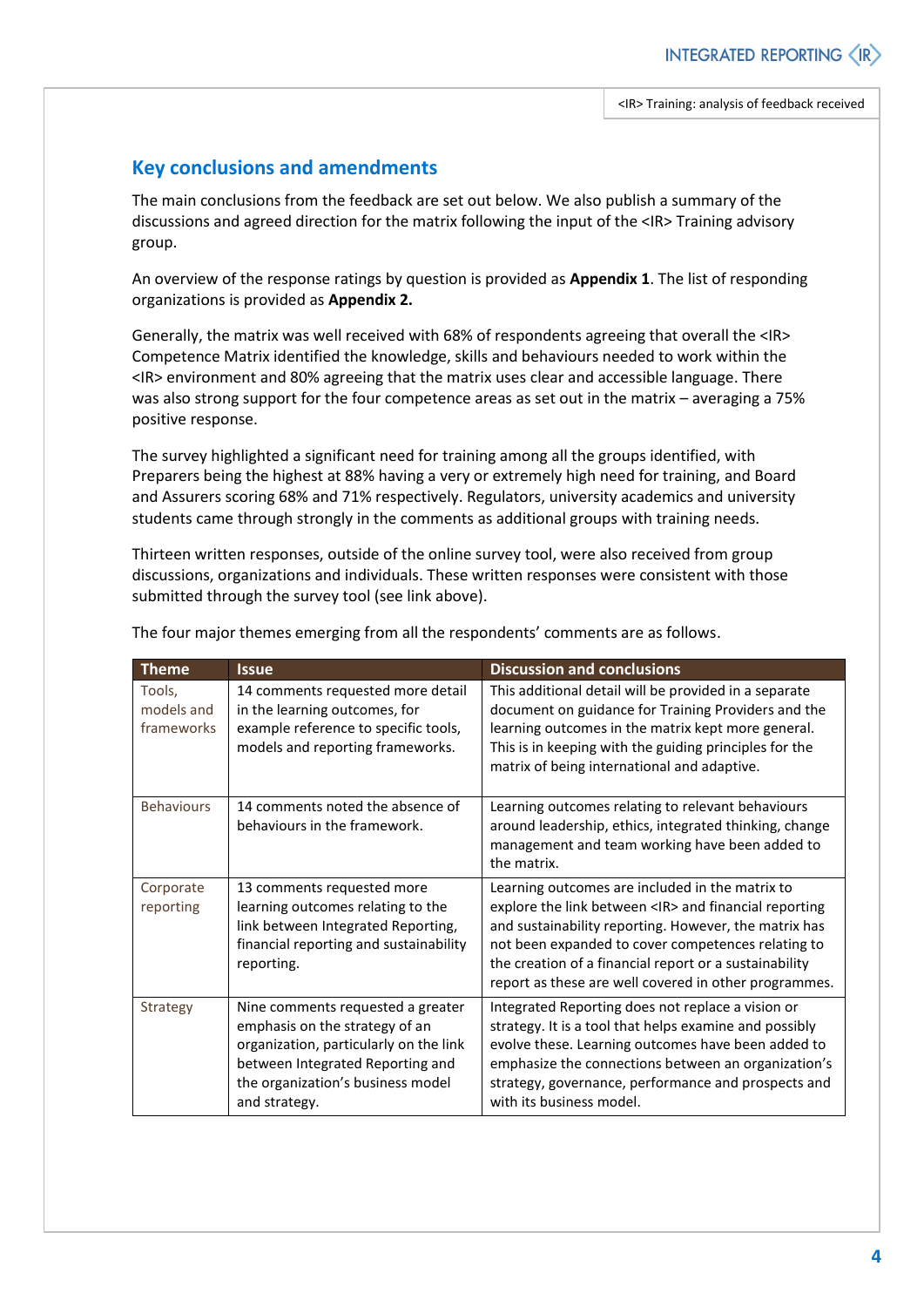| <b>Theme</b>                     | <b>Issue</b>                                                                                                                                                                                   | <b>Discussion and Recommendation</b>                                                                                                                                                                      |
|----------------------------------|------------------------------------------------------------------------------------------------------------------------------------------------------------------------------------------------|-----------------------------------------------------------------------------------------------------------------------------------------------------------------------------------------------------------|
| Naming of levels                 | Five comments suggested changes to the<br>naming of the practitioner level, but no<br>clear alternative was favoured.                                                                          | No change to the names of the levels.                                                                                                                                                                     |
| Pre-requisites                   | Five comments requested more detail on<br>the pre-requisite skills or experience.                                                                                                              | To be provided in the Guidance to<br>Training Providers.                                                                                                                                                  |
| Culture                          | Four comments requested more learning<br>outcomes relating to the importance of<br>the culture of the organization in <ir>.</ir>                                                               | A learning outcomes in this area has<br>been added to the matrix.                                                                                                                                         |
| Order of<br>competence<br>levels | Four comments suggested changing the<br>order of the competence areas by<br>switching the 'prepare' and 'implement'<br>sections.                                                               | We have renamed the 'Preparing the<br>integrated report' area as 'The<br>integrated report' and explained the<br>order in the introduction to the matrix<br>and in the Guidance to Training<br>Providers. |
| Audience                         | Four comments requested more<br>information on the target audience for<br>the Introductory level.                                                                                              | To be provided in the Guidance to<br>Training Providers.                                                                                                                                                  |
| Clarity of the<br>matrix         | Comments were divided on the clarity of<br>the matrix with nine responses<br>commenting favourably and seven<br>commenting unfavourably (and the<br>overall score in this area was very high). | The matrix will be reviewed from a plain<br>English perspective before publication.                                                                                                                       |

Comments were also received by four or more respondents on the following areas.

There were a further 26 detailed drafting suggestions relating to one or more individual learning outcomes. These suggested wording changes to improve the clarity of the learning outcomes and also additional learning outcomes to improve the scope of the matrix. They were considered in detail by the drafting team and revisions made as appropriate.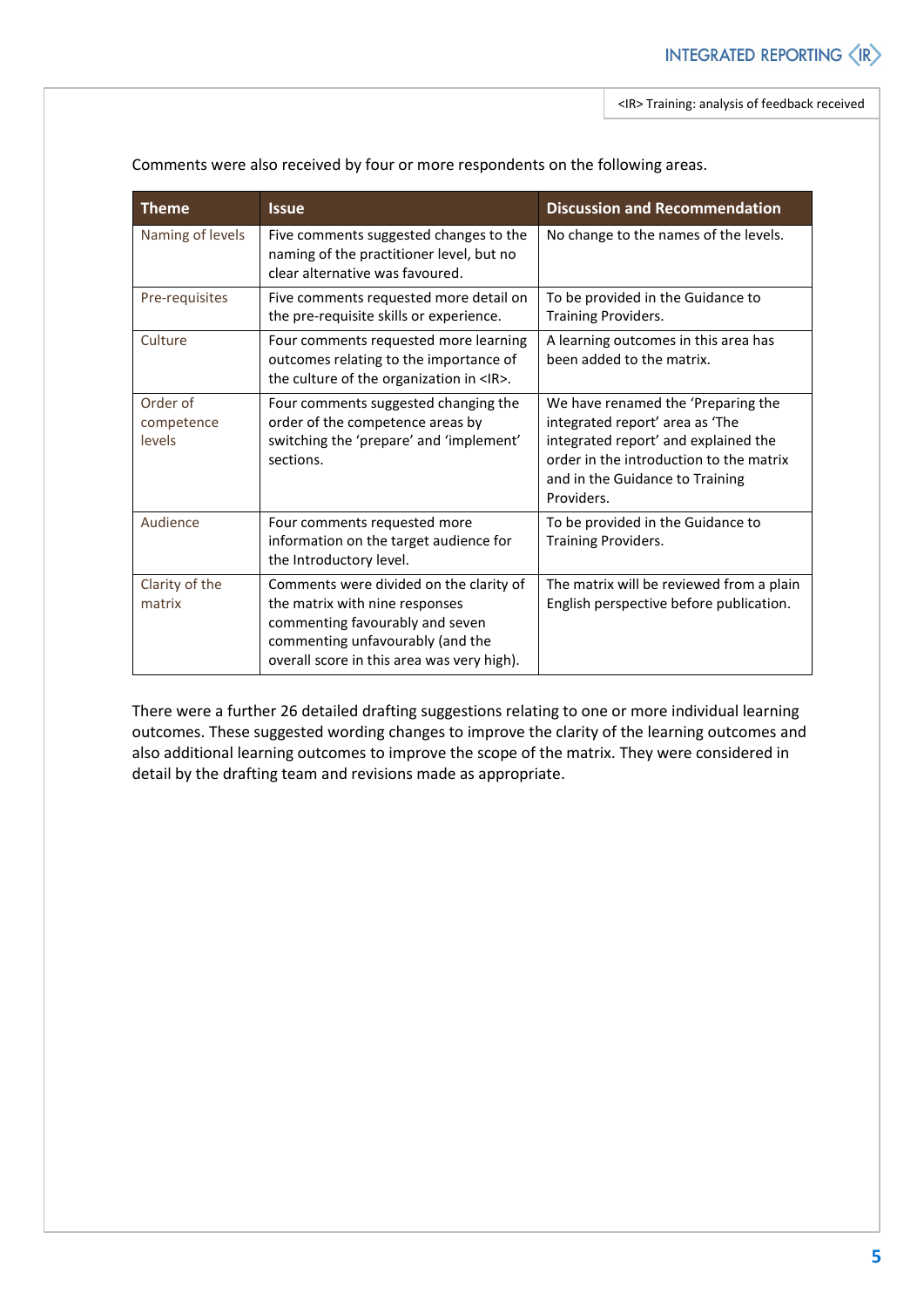#### **Appendix 1**

#### **Feedback findings**

This section provides a summary by question as to the responses to the feedback survey. Questions 1-4 were background questions about the respondents.

| Q 5 How well do the competence areas listed below capture the areas over which individuals need to acquire |  |
|------------------------------------------------------------------------------------------------------------|--|
| competence?                                                                                                |  |

| <b>Answer choices</b>                                                                      | Not at all | Slightly                | <b>Moderately</b> | <b>Very</b>  | <b>Extremely</b> | <b>Total</b> |
|--------------------------------------------------------------------------------------------|------------|-------------------------|-------------------|--------------|------------------|--------------|
| Integrated Reporting -<br>the vision for better<br>corporate reporting                     | 1.69%<br>1 | 6.78%<br>4              | 16.95%<br>10      | 54.24%<br>32 | 20.34%<br>12     | 59           |
| Integrated Thinking -<br>creating value over time                                          | 1.67%<br>1 | 6.67%<br>4              | 16.67%<br>10      | 48.33%<br>29 | 26.67%<br>16     | 60           |
| Preparing the integrated<br>report - communicating<br>value creation                       | 3.33%<br>2 | 3.33%<br>$\overline{2}$ | 21.67%<br>13      | 48.33%<br>29 | 23.33%<br>14     | 60           |
| Implementing Integrated<br>Reporting - from financial<br>management to value<br>management | 3.39%<br>2 | 5.08%<br>3              | 11.86%<br>7       | 57.63%<br>34 | 22.03%<br>13     | 59           |

| Q6. Does the Competence Matrix use clear and accessible language? |                 |                               |              |                       |              |                     |  |
|-------------------------------------------------------------------|-----------------|-------------------------------|--------------|-----------------------|--------------|---------------------|--|
| <b>Strongly</b><br><b>Disagree</b>                                | <b>Disagree</b> | Undecided /<br><b>Neutral</b> | Agree        | <b>Strongly Agree</b> | <b>Total</b> | Weighted<br>Average |  |
| 3.39%<br>2                                                        | 5.08%<br>3      | 11.86%                        | 66.10%<br>39 | 13.56%<br>8           | 59           | 3.81                |  |

Q7. How well do the Introductory learning outcomes capture the competence to be achieved at this level?

| Not at all | Slightly   | Moderately   | <b>Very</b>  | <b>Extremely</b> | <b>Total</b> | Weighted<br>Average |
|------------|------------|--------------|--------------|------------------|--------------|---------------------|
| 1.79%<br>1 | 5.36%<br>3 | 23.21%<br>13 | 58.93%<br>33 | 10.71%<br>6      | 56           | 3.71                |

Q8. How well do the Practitioner learning outcomes capture the competence to be achieved at this level?

| Not at all     | Slightly                | <b>Moderately</b> | <b>Very</b>  | <b>Extremely</b> | <b>Total</b> | Weighted<br>Average |
|----------------|-------------------------|-------------------|--------------|------------------|--------------|---------------------|
| 0%<br>$\bf{0}$ | 3.57%<br>$\overline{2}$ | 30.36%<br>17      | 55.56%<br>31 | 10.71%<br>p      | 56           | 3.71                |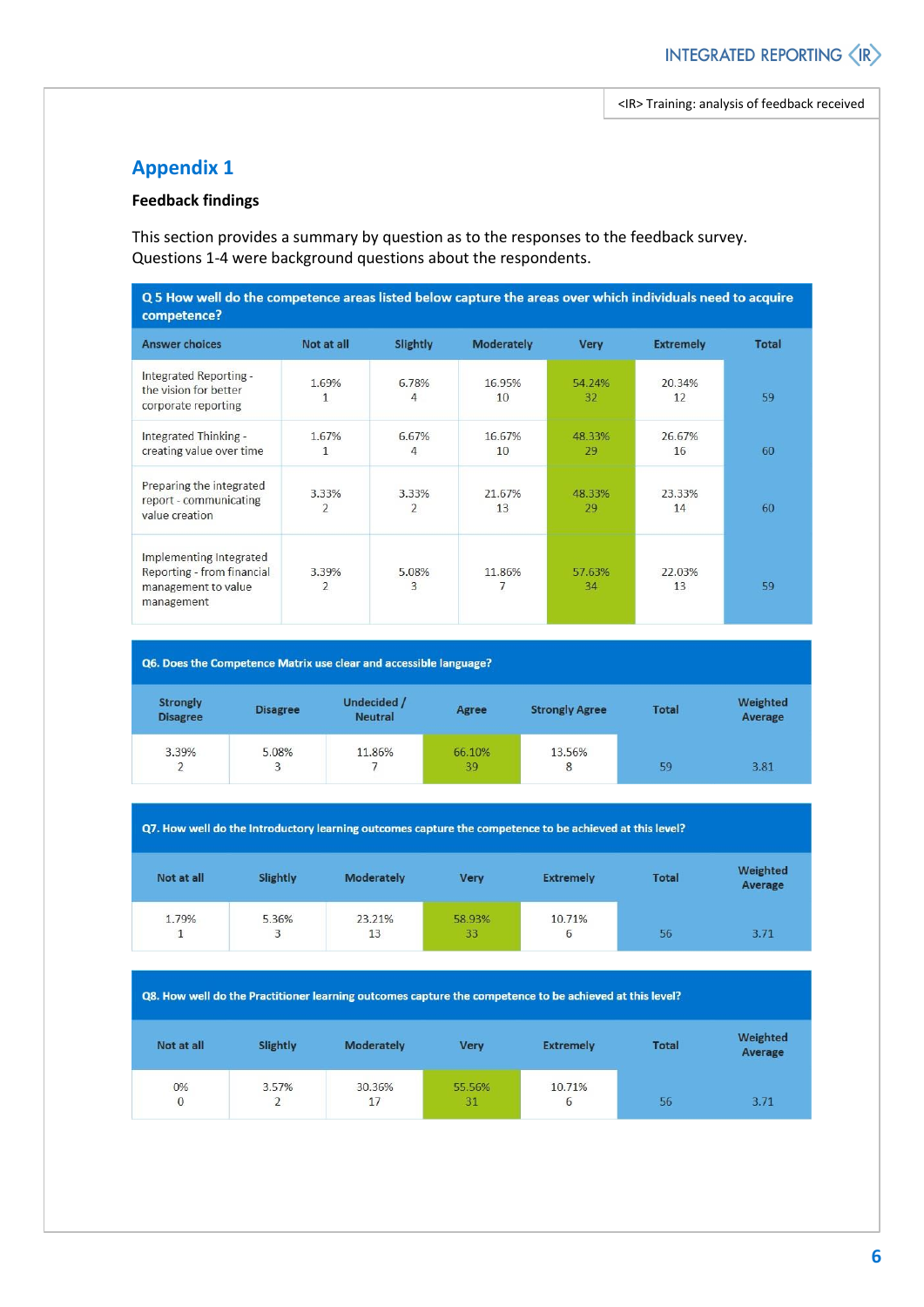<IR> Training: analysis of feedback received



Q 10. Overall, is the Competence Matrix well-structured with a logical flow of concepts?

| Not at all         | Slightly   | Moderately   | <b>Very</b>  | <b>Extremely</b> | <b>Total</b> | Weighted<br>Average |
|--------------------|------------|--------------|--------------|------------------|--------------|---------------------|
| 0%<br>$\mathbf{0}$ | 7.41%<br>4 | 12.96%<br>27 | 61.11%<br>33 | 18.52%<br>10     | 54           | 3.91                |

Q 11. Overall, does the Competence Matrix identify the knowledge, skills and behaviors needed to work within the Integrated Reporting environment at the Introductory and Practitioner level?

| <b>Strongly</b><br><b>Disagree</b> | <b>Disagree</b> | Undecided /<br><b>Neutral</b> | Agree        | <b>Strongly Agree</b>   | <b>Total</b> | Weighted<br>Average |
|------------------------------------|-----------------|-------------------------------|--------------|-------------------------|--------------|---------------------|
| 1.89%<br>$\mathbf{1}$              | 13.21%          | 16.98%<br>9                   | 60.38%<br>32 | 7.55%<br>$\overline{4}$ | 53           | 3.58                |

|  | Q 12. Please rate the likely training demand within your country for each of the groups listed below by 'Need for training': |
|--|------------------------------------------------------------------------------------------------------------------------------|
|  |                                                                                                                              |

| <b>Answer</b><br>choices | Not at all            | Slightly    | <b>Moderately</b> | <b>Very</b>  | <b>Extremely</b> | <b>Total</b> |
|--------------------------|-----------------------|-------------|-------------------|--------------|------------------|--------------|
| Board<br>members         | 4.00%<br>2            | 4.00%<br>∠  | 24.00%<br>12      | 58.00%<br>29 | 10.00%<br>5      | 50           |
| Preparers                | 0.00%<br>$\mathbf{0}$ | 1.96%       | 9.80%<br>5        | 41.18%<br>21 | 47.06%<br>24     | 51           |
| Investors                | 1.96%                 | 17.65%<br>9 | 29.41%<br>15      | 35.29%<br>18 | 15.69%<br>8      | 51           |
| <b>Assurers</b>          | 0.00%<br>$\mathbf{0}$ | 1.96%       | 27.45%<br>14      | 37.25%<br>19 | 33.33%<br>17     | 51           |

Q13a. How much time do you believe individuals will be willing to invest in training?

| <b>Answer</b><br>choices | Not at all            | Slightly    | <b>Moderately</b> | <b>Very</b>  | <b>Extremely</b> | <b>Total</b> |
|--------------------------|-----------------------|-------------|-------------------|--------------|------------------|--------------|
| Board<br>members         | 4.00%<br>2            | 4.00%       | 24.00%<br>12      | 58.00%<br>29 | 10.00%<br>5      | 50           |
| Preparers                | 0.00%<br>$\mathbf{0}$ | 1.96%       | 9.80%<br>5        | 41.18%<br>21 | 47.06%<br>24     | 51           |
| Investors                | 1.96%                 | 17.65%<br>9 | 29.41%<br>15      | 35.29%<br>18 | 15.69%<br>8      | 51           |
| <b>Assurers</b>          | 0.00%<br>0            | 1.96%       | 27.45%<br>14      | 37.25%<br>19 | 33.33%<br>17     | 51           |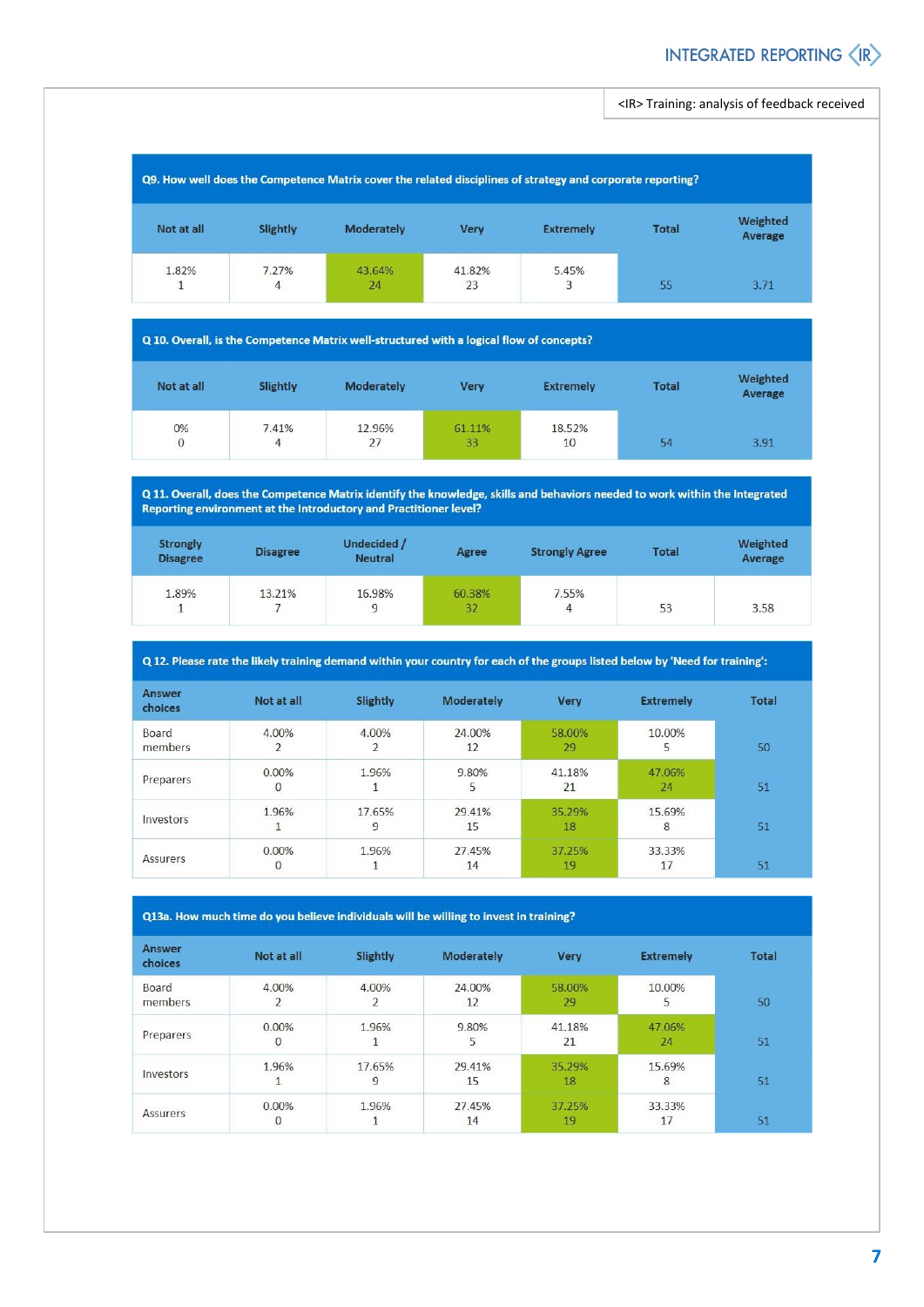<IR> Training: analysis of feedback received

| Q 13b. How much time do you believe individuals will be willing to invest in training? |                                   |             |              |              |              |                     |              |
|----------------------------------------------------------------------------------------|-----------------------------------|-------------|--------------|--------------|--------------|---------------------|--------------|
| <b>Answer choices</b>                                                                  | 1-2 hours                         | $0.5$ day   | 1 day        | 2-3 days     | 4-5 days     | More than 5<br>days | <b>Total</b> |
| Introductory<br>level                                                                  | 9.80%<br>5                        | 11.76%<br>6 | 47.06%<br>24 | 21.57%<br>11 | 1.96%<br>1   | 7.84%<br>4          | 51           |
| Practitioner<br>level                                                                  | 4.08%<br>$\overline{\phantom{a}}$ | 2.04%       | 16.33%<br>8  | 32.65%<br>16 | 32.65%<br>16 | 12.24%<br>6         | 49           |

#### Q14. How would you rate the current provision of training within your country?

| <b>Answer choices</b> | Inadequate   | Poor         | Adequate | Good       | <b>Very Good</b> | <b>Total</b> |
|-----------------------|--------------|--------------|----------|------------|------------------|--------------|
| Introductory level    | 40.00%<br>18 | 42.22%<br>19 | 15.56%   | 2.22%      | 0.00%<br>0       | 45           |
| Practitioner level    | 40.00%<br>18 | 44.44%<br>20 | 15.56%   | 0.00%<br>0 | 0.00%<br>0       | 45           |

| Q15. Do you have details you can share of current training courses available in your market? |                  |  |  |  |  |
|----------------------------------------------------------------------------------------------|------------------|--|--|--|--|
| <b>Answer Choices</b>                                                                        | <b>Responses</b> |  |  |  |  |
| Yes                                                                                          | 28.57%<br>14     |  |  |  |  |
| No                                                                                           | 71.43%<br>35     |  |  |  |  |
| <b>Total</b>                                                                                 | 49               |  |  |  |  |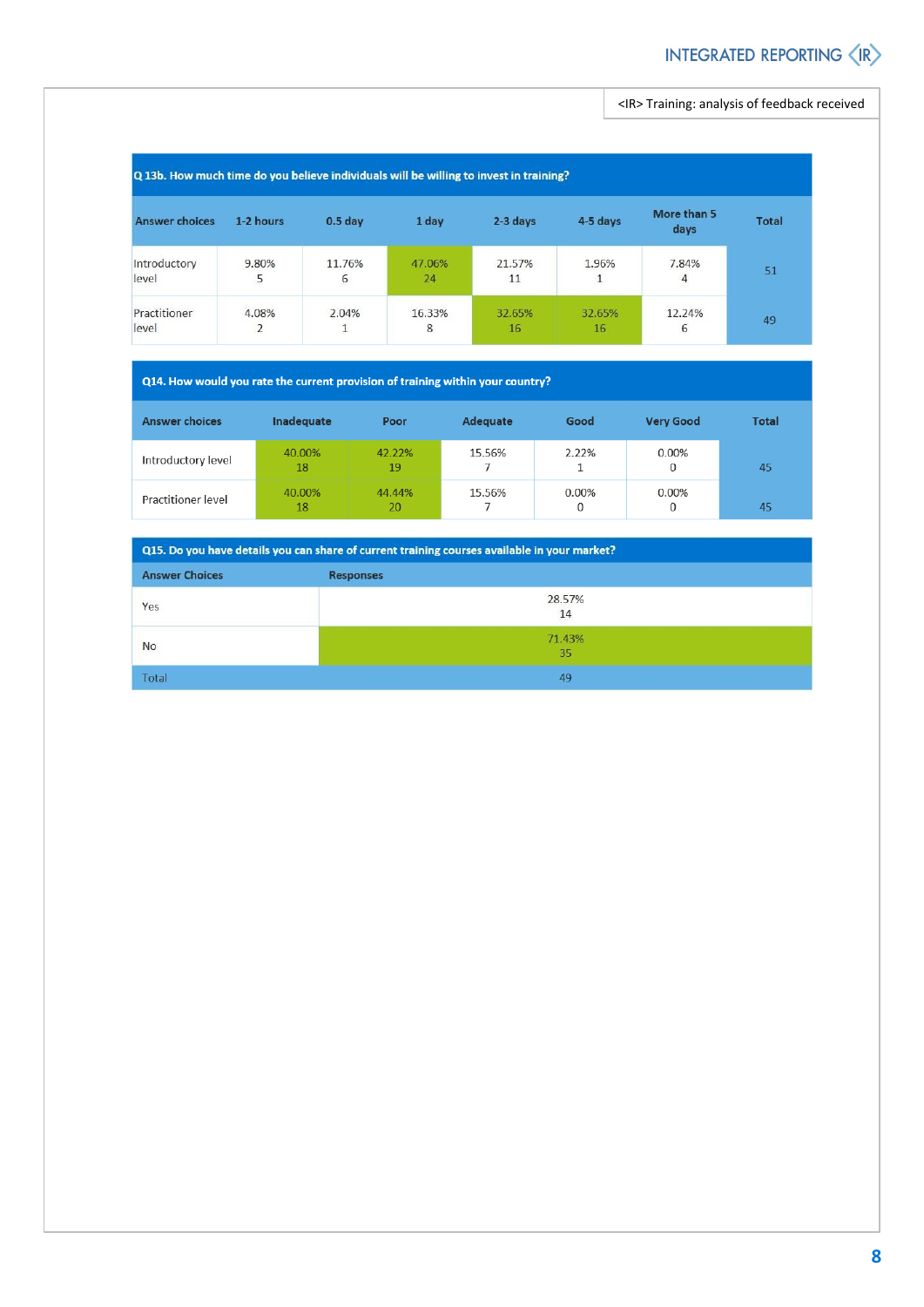#### **Appendix 2**

#### **Responding organizations**

Respondents made comments via the online survey tool, or provided direct written comments. A number provided summaries of events which were held to discuss the <IR> Competence Matrix.

| Organization                                                                                 | <b>Category</b>                      | <b>Country respondent</b><br>based in |  |
|----------------------------------------------------------------------------------------------|--------------------------------------|---------------------------------------|--|
| <b>ACCA</b>                                                                                  | Professional body                    | UK                                    |  |
| Agility Innovation                                                                           | Consultancy/professional<br>advisers | Switzerland                           |  |
| Arabia CSR Network                                                                           | NGO/Not-for-Profit                   | <b>United Arab Emirates</b>           |  |
| Assicuurazioni Generali                                                                      | Company                              | Italy                                 |  |
| <b>BDO International Limited</b>                                                             | Company                              | US                                    |  |
| Business Reporting Leaders' Forum (BRLF),<br>based on an event                               | Companies                            | Australia                             |  |
| <b>BSD Consulting</b>                                                                        | Consultancy/professional<br>advisers | Switzerland                           |  |
| BSE Ltd (Formerly Bombay Stock Exchange)                                                     | Company                              | India                                 |  |
| <b>Bucharest University of Economic Studies</b>                                              | Academia                             | Romania                               |  |
| <b>Business Reporting Leaders Forum (BRLF)</b>                                               | Companies                            | Australia                             |  |
| Cambridge Institute for Sustainability<br>Leadership - Investment Leaders Group              | NGO/Not-for-Profit                   | UK                                    |  |
| Centre for Corporate Governance in Africa,<br><b>Stellenbosch University Business School</b> | University/Business school           | South Africa                          |  |
| <b>CESD</b>                                                                                  | NGO/Not-for-Profit                   | India                                 |  |
| CII - ITC Centre of Excellence for Sustainable<br>Development                                | Professional body                    | India                                 |  |
| <b>CIMA</b>                                                                                  | Professional body                    | UK                                    |  |
| Corporate Governance Association of Turkey                                                   | NGO/Not-for-Profit                   | Turkey                                |  |
| Corporate Social Responsibility Center Pakistan                                              | Consultancy/professional<br>advisers | Pakistan                              |  |
| Da-Strategy                                                                                  | Consultancy/professional<br>advisers | Russia                                |  |
| <b>DBS</b>                                                                                   | Company                              | Singapore                             |  |
| De Duurzaamheidsrapporteurs                                                                  | Consultancy/professional<br>advisers | Netherlands                           |  |
| Deloitte UK                                                                                  | Consultancy/professional<br>advisers | UK                                    |  |
| Durham University                                                                            | Academia                             | UK                                    |  |
| Durham University Business School                                                            | Academia                             | <b>UK</b>                             |  |
| <b>EcoSTEPS</b>                                                                              | Consultancy/professional<br>advisers | Australia                             |  |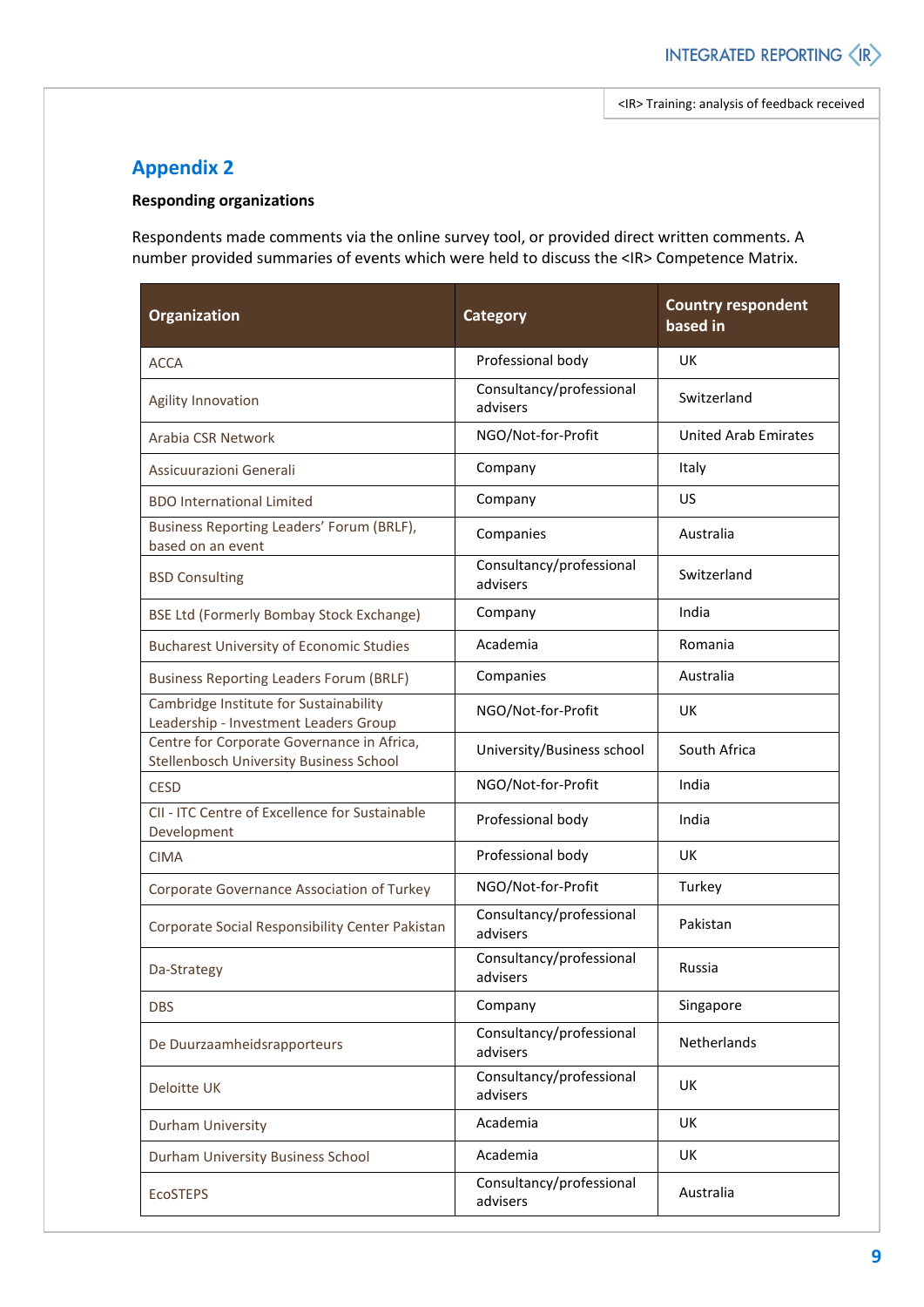<IR> Training: analysis of feedback received

| <b>Edinburgh Napier University</b>                                | University/Business school           | <b>UK</b>    |
|-------------------------------------------------------------------|--------------------------------------|--------------|
| <b>Emile Woolf International</b>                                  | Consulting                           | <b>UK</b>    |
| <b>EnBW</b>                                                       | Company                              | Germany      |
| EnigMatrix                                                        | Consultancy/professional<br>advisers | South Africa |
| Environmental Engineers International,<br>Murdoch University      | Consultancy/professional<br>advisers | Australia    |
| EY                                                                | Consultancy/professional<br>advisers | Australia    |
| Felikar and Associates (FKA)                                      | Consultancy/professional<br>advisers | Kenya        |
| Global Consulting Firm*                                           | Consultancy/professional<br>advisers | US           |
| Hong Kong Productivity Council                                    | Consultancy/professional<br>advisers | Hong Kong    |
| HK University of Science and Technology                           | Academia                             | Hong Kong    |
| IAESB (International Accounting and Education<br>Standards Board) | <b>Standard Setter</b>               | US           |
| <ir> Business Network, based on a webinar</ir>                    | <b>IIRC Network</b>                  | <b>UK</b>    |
| <b>iEco7 Foundation</b>                                           | NGO/Not-for-Profit                   | UK           |
| <b>IFAC</b>                                                       | Professional body                    | Canada       |
| <b>IMA</b>                                                        | Professional Body                    | US.          |
| Independent*                                                      | NGO/Not-for-Profit                   | UK           |
| <b>Indian School of Business</b>                                  | Academia                             | India        |
| Infosys                                                           | Company                              | India        |
| <b>Institute of Internal Auditors</b>                             | Professional body                    | US.          |
| <b>ITC Ltd</b>                                                    | Company                              | India        |
| Johannesburg Roads Agency                                         | Public sector body                   | South Africa |
| <b>KPMG</b>                                                       | Consultancy/professional<br>advisers | India        |
| Lodestar                                                          | Consultancy/professional<br>advisers | UK           |
| LUISS Guido Carli University of Rome                              | University/Business school           | Italy        |
| Malaysian Institute of Accountants                                | Professional body                    | Malaysia     |
| Mario Berard                                                      | Academia                             | US           |
| MRS Oil Nig Plc                                                   | Public sector body                   | Nigeria      |
| <b>MSI Consulting</b>                                             | Consultancy/professional<br>advisers | Peru         |
| <b>NAB</b>                                                        | Company                              | Australia    |
| National University of Ireland, Galway                            | Academia                             | Ireland      |
|                                                                   |                                      |              |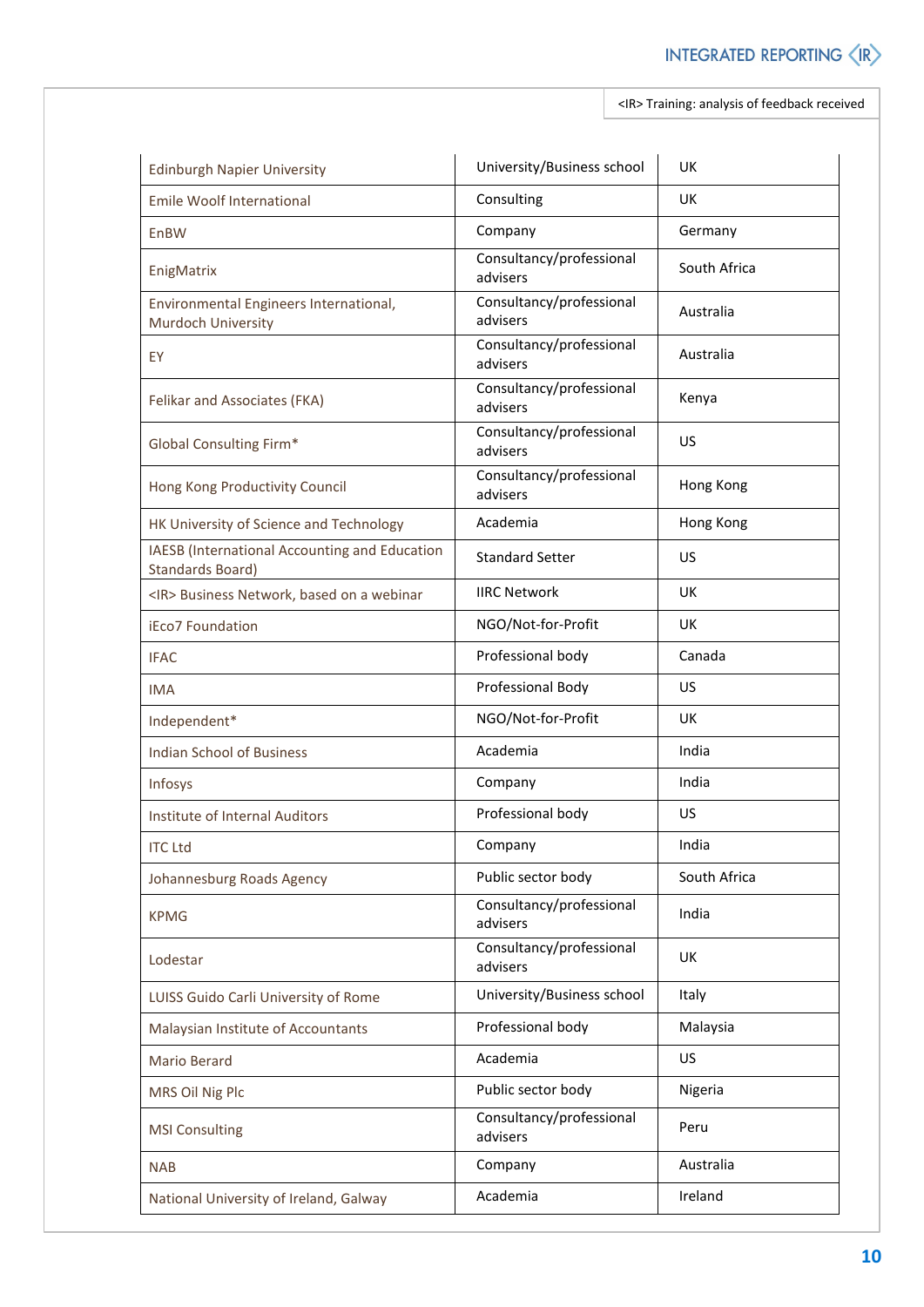<IR> Training: analysis of feedback received

| nhk Sustentabilidade                          | Consultancy/professional<br>advisers | <b>Brazil</b>               |  |
|-----------------------------------------------|--------------------------------------|-----------------------------|--|
| Northeastern                                  | Academia                             | US                          |  |
| <b>Paia Consulting</b>                        | Consultancy/professional<br>advisers | Singapore                   |  |
| Pakistan Institute of Corporate Governance    | NGO/Not-for-Profit                   | Pakistan                    |  |
| Public sector body*                           | Public sector body                   | Australia                   |  |
| <b>PwC Consulting Services</b>                | Consultancy/professional<br>advisers | Malaysia                    |  |
| <b>RMIT University</b>                        | Academia                             | Australia                   |  |
| Russian <ir> Network</ir>                     | Companies                            | Russia                      |  |
| SBI Funds Management Pvt Ltd                  | Investor                             | India                       |  |
| Securities and Exchange Board of India        | Framework/Standard<br>setter         | India                       |  |
| Securities Industry Development Corporation   | Consultancy/professional<br>advisers | Malaysia                    |  |
| <b>SIAM</b>                                   | Company                              | <b>United Arab Emirates</b> |  |
| Sri Lankan Institute of Chartered Accountants | <b>Accounting Body</b>               | Sri Lanka                   |  |
| <b>Strategic Management Forum</b>             | Academia                             | <b>UK</b>                   |  |
| Swansea University                            | Academia                             | <b>UK</b>                   |  |
| <b>Tata Power</b>                             | Company                              | India                       |  |
| <b>Tenet Partners</b>                         | Consultancy/professional<br>advisers | US                          |  |
| <b>Total Eco Management Ltd</b>               | Consultancy/professional<br>advisers | UK                          |  |
| University in Japan*                          | Academia                             | Japan                       |  |
| University of Johannesburg                    | Academia                             | South Africa                |  |
| Wipro Ltd.                                    | Company                              | India                       |  |
| <b>Wyman Associates</b>                       | Consultancy/professional<br>advisers | UK                          |  |
| <b>ZOOID</b>                                  | Consultancy/professional<br>advisers | Australia                   |  |

\*Name withheld